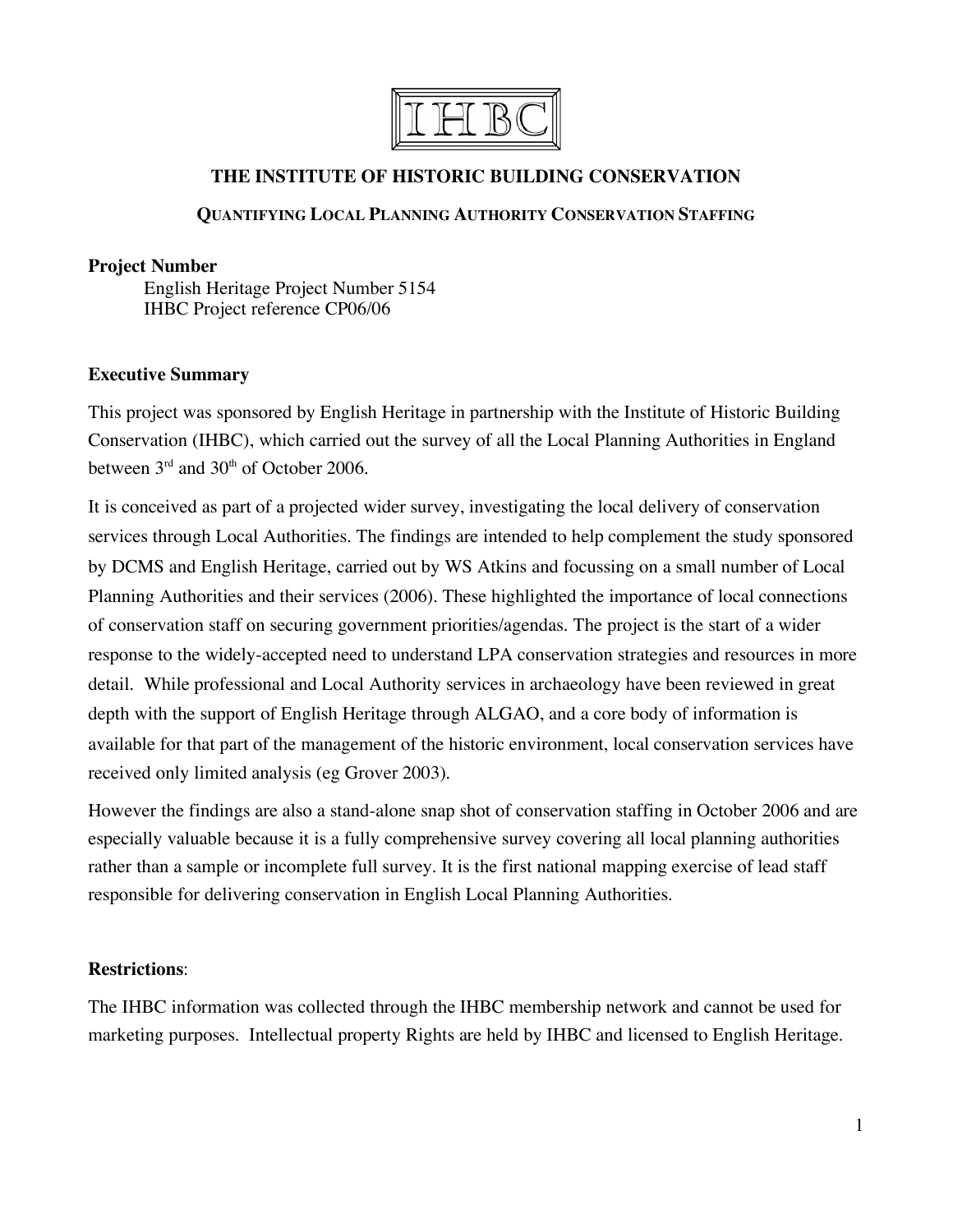### **1. Research methods**

363 local planning authorities were contacted during October 2006. These authorities all have local planning authority status dealing with planning applications within their area. Not only does this, therefore, include two tier 128 District, 99 Borough and 12 City Councils but also 114 Unitary Authorities, 9 National Parks and 1 Development Corporation. The work did not include County Councils, as these fall outside the definition of local planning authorities. A Local Planning Authority is here defined as the local authority or council that is empowered by law to exercise planning functions for a particular area of the United Kingdom. The authority is usually the local Borough or District Council but National Park Authorities are also considered to be local planning authorities. County councils are the authority for waste and minerals matters only and do not deal with majority of conservation related applications including householder applications. The survey also excluded authorities outside England, as the remit was defined by the needs of English Heritage.

Complete or almost totally complete responses were successfully obtained from 100% of these authorities.

The initial point of contact for survey work was where applicable the IHBC member in the authority. If there was, as is often the case, more than one IHBC member then the member with the most senior job title was chosen. If the IHBC member did not consider themselves to be the most senior conservation contact in the authority that person was then contacted. Where the senior contact was unavailable for a period of time information was gathered from other colleagues directly involved with the conservations service.

Telephone survey work was carried out in October 2006, following planning and development in mid-September. To ensure a consistent approach was all carried out by Fiona Newton, the IHBC Project Officer.

Each person contacted was asked for detailed contact details for the senior conservation contact in the Authority. They were also asked to quantify the size and type of their conservation service providing information on job titles etc of all their conservation staff. This included gathering information on how many permanent and temporary in house conservation staff were employed by each authority along with an assessment of use of consultants to provide a

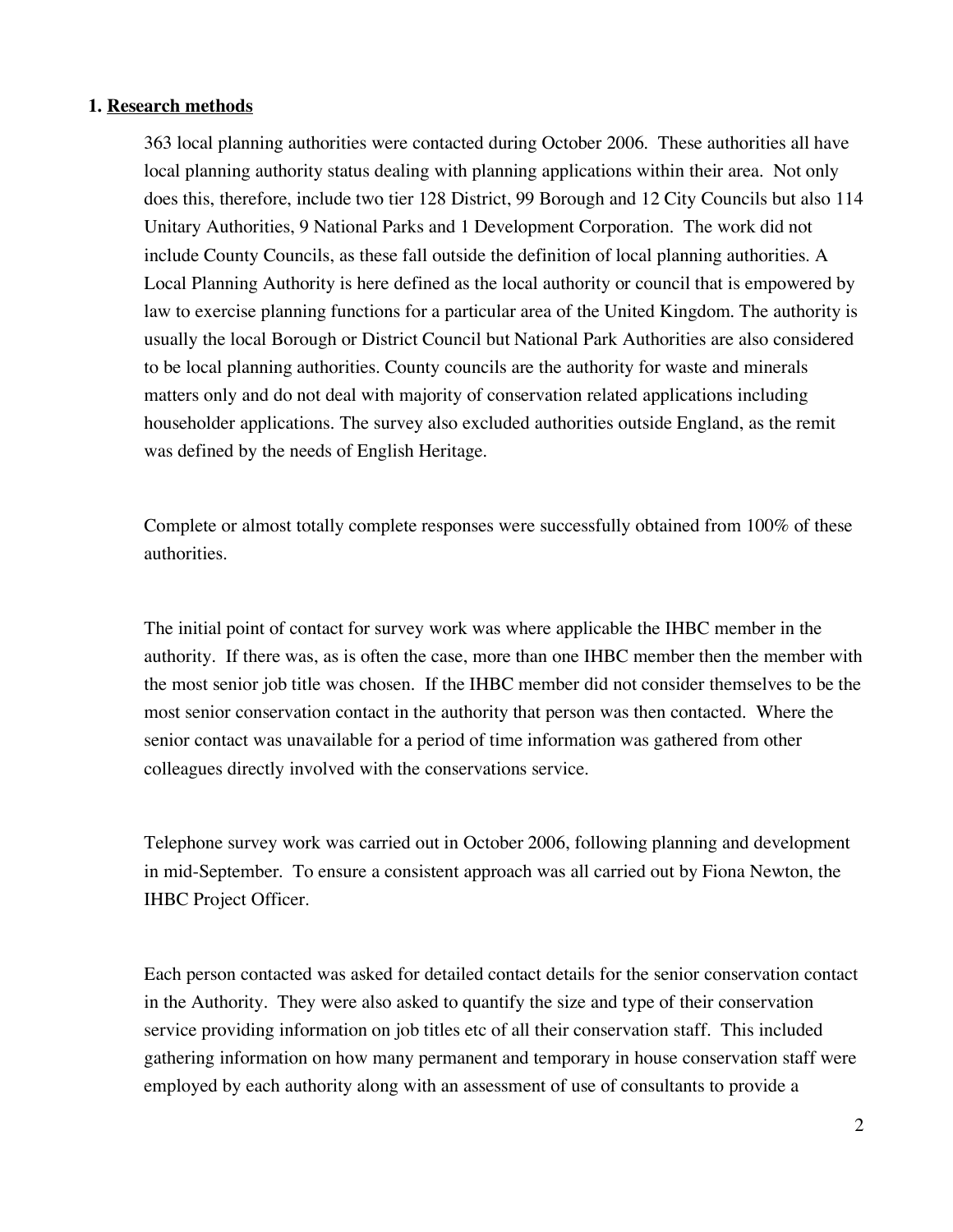conservation service or making use of services from other authorities through a service level agreement or similar.

Inevitably putting respondents on the spot during a telephone call could influence the accuracy and quality of their responses. Many assessments of the full time equivalent of staffing, and more particular of the use of consultants or other authorities through a service level agreement, were broad estimates on the part of the interviewee rather than information based upon contractual arrangements. Given the level of survey carried out the research has taken this information on face value and assumed the estimations are broadly accurate and has made no attempts to alter it.

The responses were recorded directly into a database in File Maker Pro format and example of an entry from the database is shown in Figure 1.

| <b>Name of authority</b>                                                                                                                                                                                                                                                                                                                                                                                                                                                                                                                 | Race Lindcow Diservice Council                                                 |         |          |
|------------------------------------------------------------------------------------------------------------------------------------------------------------------------------------------------------------------------------------------------------------------------------------------------------------------------------------------------------------------------------------------------------------------------------------------------------------------------------------------------------------------------------------------|--------------------------------------------------------------------------------|---------|----------|
| Local authority department in which service sits                                                                                                                                                                                                                                                                                                                                                                                                                                                                                         | Planning 8. Regeneracion                                                       |         |          |
| Address of Local Authority                                                                                                                                                                                                                                                                                                                                                                                                                                                                                                               | Tedder Hall                                                                    |         |          |
| <b>Address of Local Authority 2</b>                                                                                                                                                                                                                                                                                                                                                                                                                                                                                                      | <b>Hangy Rark</b>                                                              |         |          |
| Address of Local Authority 3                                                                                                                                                                                                                                                                                                                                                                                                                                                                                                             |                                                                                |         |          |
| Address of Local Authority A                                                                                                                                                                                                                                                                                                                                                                                                                                                                                                             | <b>LOUTH</b>                                                                   |         |          |
| County                                                                                                                                                                                                                                                                                                                                                                                                                                                                                                                                   | LINCOLNSHIRE                                                                   |         |          |
| <b>Pectrade</b>                                                                                                                                                                                                                                                                                                                                                                                                                                                                                                                          | <b>LAILEUP</b>                                                                 |         |          |
|                                                                                                                                                                                                                                                                                                                                                                                                                                                                                                                                          |                                                                                |         |          |
| <b>Type of Local Authority</b>                                                                                                                                                                                                                                                                                                                                                                                                                                                                                                           | m                                                                              |         |          |
| <b>THRC Right</b>                                                                                                                                                                                                                                                                                                                                                                                                                                                                                                                        | FИ                                                                             |         |          |
| Area                                                                                                                                                                                                                                                                                                                                                                                                                                                                                                                                     | Population                                                                     | 131.447 |          |
| <b>Number of Listed Buildings</b>                                                                                                                                                                                                                                                                                                                                                                                                                                                                                                        | c1400                                                                          |         |          |
| <b>Number of Conservation Areas</b>                                                                                                                                                                                                                                                                                                                                                                                                                                                                                                      | 17                                                                             |         |          |
| Name of senior conservation contact<br>Job title of senior conservation contact<br><b>JHBC Membership number</b>                                                                                                                                                                                                                                                                                                                                                                                                                         | Rosert Walker<br>Principal Assistant (Policy & Conservation)<br><b>G7SSHEH</b> |         |          |
| Other prefeccional memberching                                                                                                                                                                                                                                                                                                                                                                                                                                                                                                           | <b>RTPI</b>                                                                    |         |          |
| Telephone number of senior conservation contact <sub>01907</sub> 329497                                                                                                                                                                                                                                                                                                                                                                                                                                                                  |                                                                                |         |          |
| e mail address                                                                                                                                                                                                                                                                                                                                                                                                                                                                                                                           |                                                                                |         |          |
|                                                                                                                                                                                                                                                                                                                                                                                                                                                                                                                                          | rosert.walker@e-lindser.gov.uk                                                 |         |          |
| Does authority have a conservation service                                                                                                                                                                                                                                                                                                                                                                                                                                                                                               | Yes                                                                            |         |          |
| Main function of service<br>13 Investigacion<br>2) arofact develoament<br>3) more general HE management<br>45 some complitation?                                                                                                                                                                                                                                                                                                                                                                                                         | å                                                                              |         |          |
| Other conservation related services in Local                                                                                                                                                                                                                                                                                                                                                                                                                                                                                             | <b>Blond</b>                                                                   |         |          |
| Authority                                                                                                                                                                                                                                                                                                                                                                                                                                                                                                                                |                                                                                |         |          |
| FTE directly employed permanent specialist trained staff                                                                                                                                                                                                                                                                                                                                                                                                                                                                                 |                                                                                |         | ı        |
| a<br>FTE temperary specialist conservation staff                                                                                                                                                                                                                                                                                                                                                                                                                                                                                         |                                                                                |         |          |
| Number of full time equivalent staff working on conservation                                                                                                                                                                                                                                                                                                                                                                                                                                                                             |                                                                                |         | <b>I</b> |
| Service Level greement with other authorities None                                                                                                                                                                                                                                                                                                                                                                                                                                                                                       |                                                                                |         |          |
| FTF of providen from other authorities through SLA                                                                                                                                                                                                                                                                                                                                                                                                                                                                                       |                                                                                |         | 'n       |
|                                                                                                                                                                                                                                                                                                                                                                                                                                                                                                                                          |                                                                                |         |          |
| Outcoursed concervation cervices                                                                                                                                                                                                                                                                                                                                                                                                                                                                                                         | Yes                                                                            |         |          |
| Full time equivalent outsourced services                                                                                                                                                                                                                                                                                                                                                                                                                                                                                                 |                                                                                | n       |          |
| <b>IHBC priorities to assist LA: research training</b><br>guidance                                                                                                                                                                                                                                                                                                                                                                                                                                                                       |                                                                                |         |          |
| <b>Nates</b><br>Previously had 3 CDs. Reorganisation of conservation service lead to selltting us of<br>estealismed and man at nieving ceans (5 accessful CAPs, HERS, THJ, capital archetes acc.).<br>Two of CDs were to redsaby ed to DC leaving one above to archite all others as sec.).<br>service. These 2 staff nave now left leaving<br>small amount of conservation was advertised out no sultable applitums. Use of two<br>counsultants is assarently territorary until early 2007 to allow recruitment of additional<br>staff. |                                                                                |         |          |
|                                                                                                                                                                                                                                                                                                                                                                                                                                                                                                                                          |                                                                                |         |          |

**Figure 1 Example of part of survey record form in File maker Pro database**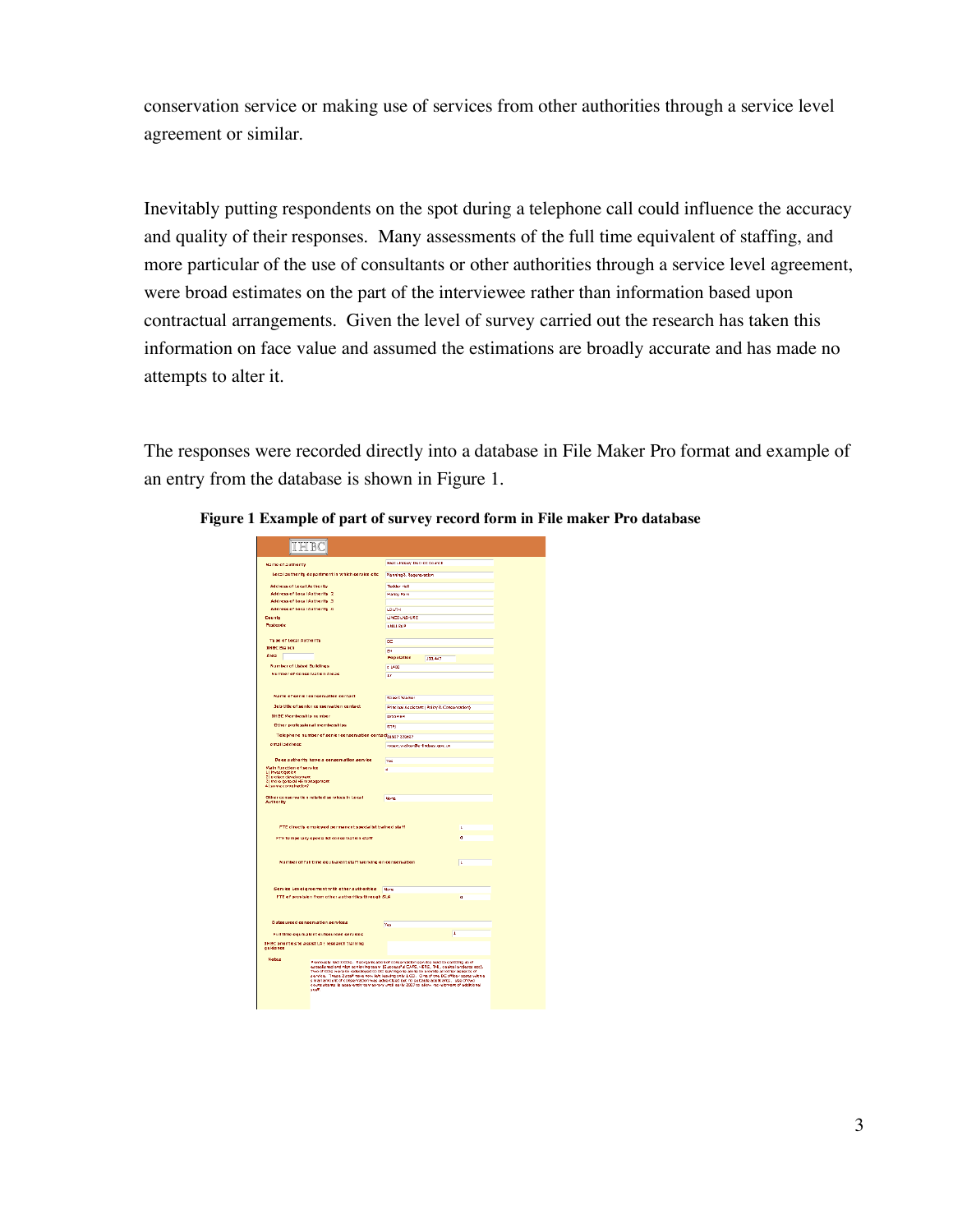# **2. Information gathered**

The following information was gathered in each interview:

| Name of authority                                   | The full name which is normally used                                                                                                                                                                                                                                                                                                                                                                                                                                                                                                            |
|-----------------------------------------------------|-------------------------------------------------------------------------------------------------------------------------------------------------------------------------------------------------------------------------------------------------------------------------------------------------------------------------------------------------------------------------------------------------------------------------------------------------------------------------------------------------------------------------------------------------|
| Local authority department in<br>which service sits |                                                                                                                                                                                                                                                                                                                                                                                                                                                                                                                                                 |
| <b>Address of Local Authority</b>                   | Postal address including postcode                                                                                                                                                                                                                                                                                                                                                                                                                                                                                                               |
| <b>County</b>                                       | County area at 1974 local government reorganisation.<br>Thus unitary authorities in former counties such as Avon<br>and Cleveland are included as 'former county of '<br>rather than apportioning them to a county in which they<br>do not sit for local government purposes                                                                                                                                                                                                                                                                    |
| <b>Type of Local Authority</b>                      | The types of local authority considered were as follows;<br>Unitary Authority (UA), District Council (DC), Borough<br>Council (BC), Non unitary City Council (City), National<br>Park (National Park)                                                                                                                                                                                                                                                                                                                                           |
| <b>Region</b>                                       | The region is defined as that covered by either<br>Government Offices, English Heritage, Regional<br>Development Agency and IHBC membership. The<br>boundaries for all of these are the same although names<br>may vary regions as follows: East Anglia or East of<br>England (EA) East Midlands (EM), London (LO), North<br>or North East (NO), North West (NW), South East (South<br>$(SO)$ + South East $(SE)$ ), South West (SW) West Midlands<br>(WM) Yorkshire or Yorkshire and Humber (YO)                                               |
| <b>Population</b>                                   | A field has been allowed of this information but this was<br>not included in the survey                                                                                                                                                                                                                                                                                                                                                                                                                                                         |
| <b>Area</b>                                         | A field has been allowed of this information but this was<br>not included in the survey                                                                                                                                                                                                                                                                                                                                                                                                                                                         |
| <b>Name of senior conservation</b><br>contact       | Respondents were asked who they considered the senior<br>conservation contact in the authority. In the main they<br>saw this person as the team leader or senior most<br>conservation officer, that is the person who directly<br>managed the conservation service and made day to day<br>conservation decisions. In a few cases the name of the<br>departmental manager was given. If the name was given<br>by a third party concerted attempts were made to speak to<br>the senior contact. In the main the named person agreed $\mathcal{A}$ |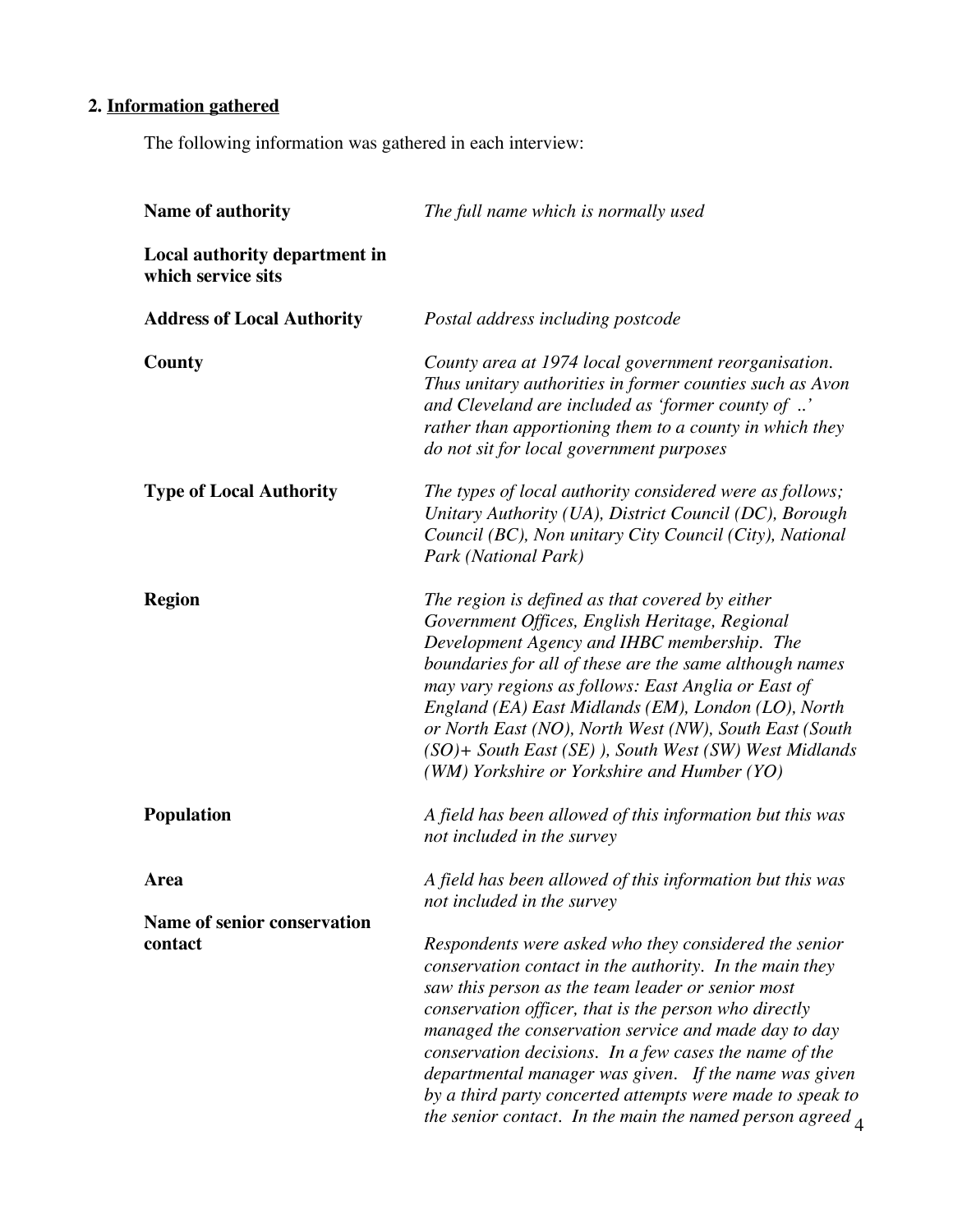|                                                                                        | they were the senior contact although some redirected the<br>interviewer towards the conservations staff.<br>Job title as provided by senior conservation contact                                                                                                                                                                                                                                                                                                                                                    |  |  |
|----------------------------------------------------------------------------------------|----------------------------------------------------------------------------------------------------------------------------------------------------------------------------------------------------------------------------------------------------------------------------------------------------------------------------------------------------------------------------------------------------------------------------------------------------------------------------------------------------------------------|--|--|
| Job title of senior conservation<br>contact                                            |                                                                                                                                                                                                                                                                                                                                                                                                                                                                                                                      |  |  |
| <b>IHBC</b> Member                                                                     | If contact is a member of the Institute of Historic Building<br>Conservation                                                                                                                                                                                                                                                                                                                                                                                                                                         |  |  |
| Other professional memberships                                                         | Membership of professional institutes other than the IHBC<br>includes RICS, RTPI, RIBA, AIOB, IFA, MLI, ARB etc                                                                                                                                                                                                                                                                                                                                                                                                      |  |  |
| Telephone number of senior conservation contact                                        |                                                                                                                                                                                                                                                                                                                                                                                                                                                                                                                      |  |  |
| <b>Email address</b>                                                                   |                                                                                                                                                                                                                                                                                                                                                                                                                                                                                                                      |  |  |
| <b>Main function of service</b>                                                        | Interviewees were given four options;<br>Investigation, research and education<br>Project development including regeneration work<br>٠<br>and project management<br>General Historic Environment Management works<br>$\bullet$<br>more directly related to the planning system such<br>as development control work, planning policy,<br>advice to the public etc.<br>Combination of two or more of the above functions                                                                                               |  |  |
| Other conservation related services<br>in Local Authority                              | This question sought to establish if any other<br>conservation services were provided in other<br>departments of the authority. This drew out<br>instances where authorities employ conservation<br>specialists in Regeneration to run conservation led<br>regeneration grant projects or Estates to manage<br>council owner historic buildings. The relationship<br>between these two groups of people can be strong<br>and co-operative but it can also be tenuous.<br>Without this question a number of important |  |  |
| <b>Full Time Equivalent directly</b><br>employed permanent specialist trained<br>staff | conservations services could have been ignored.                                                                                                                                                                                                                                                                                                                                                                                                                                                                      |  |  |
| <b>Full Time Equivalent temporary</b><br>specialist conservation staff                 |                                                                                                                                                                                                                                                                                                                                                                                                                                                                                                                      |  |  |
| <b>Service Level agreement with other</b><br>authorities                               |                                                                                                                                                                                                                                                                                                                                                                                                                                                                                                                      |  |  |
| <b>Full Time Equivalent of provision</b>                                               |                                                                                                                                                                                                                                                                                                                                                                                                                                                                                                                      |  |  |

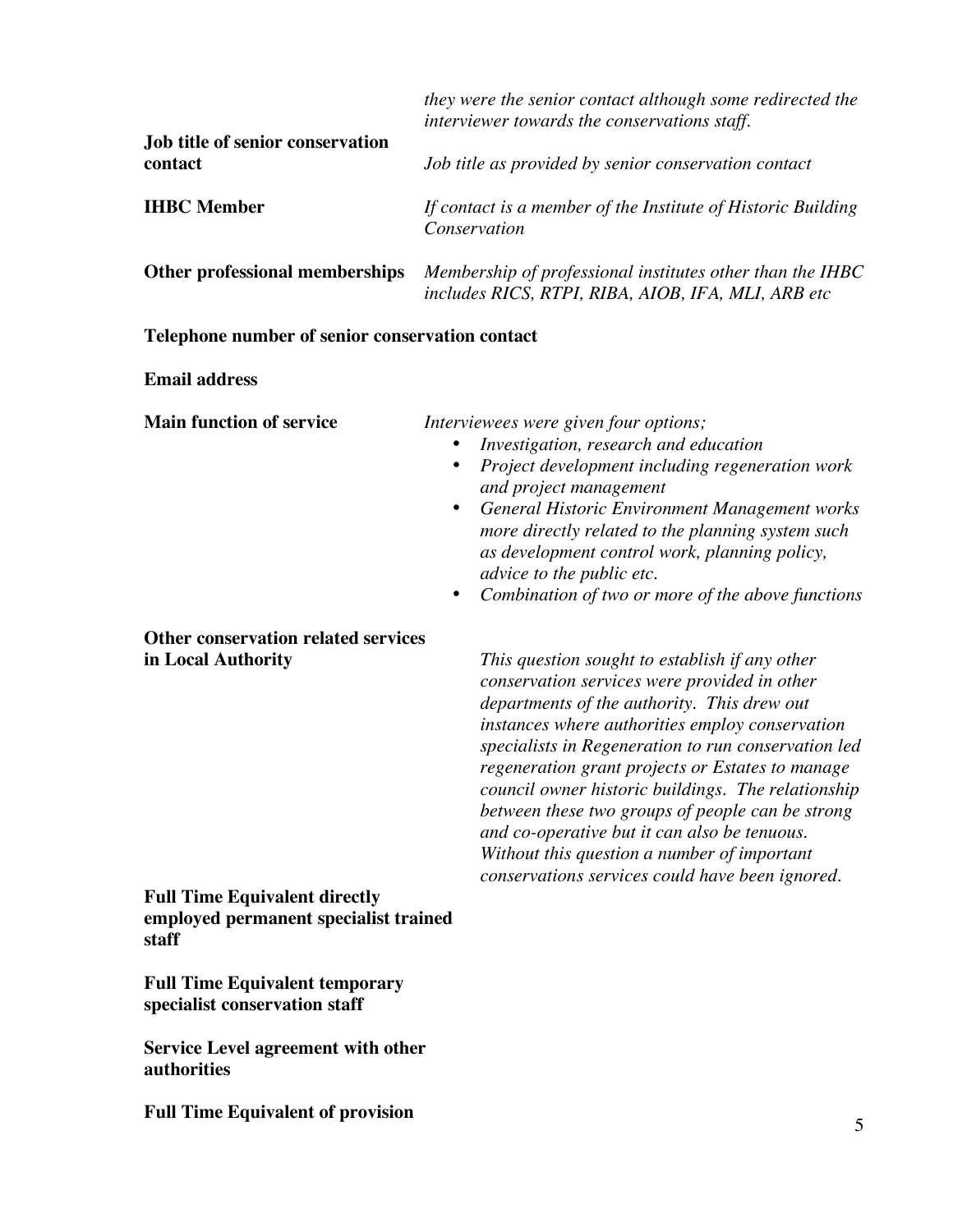**from other authorities through Service Level Agreement**

| <b>Outsourced conservation services</b>  | The use of consultants for conservation work was<br>recorded as:<br>1. 'Yes' if the consultant provides a regular<br>weekly or monthly service for a set number of<br>days to carry out the same work as a<br>conservation officer (Development control<br>advice, planning policy or advice to the<br>public). It is the equivalent to that which could<br>be carried out by an in house appointment and<br>if possible a FTE given in the next field.<br>2. 'Project' meaning that consultants are<br>employed for one off easily defined projects.<br>Employment of consultants is based on<br>completion of discrete projects rather than on<br>the amount of days worked. These projects can<br>include work on Conservation Area appraisals<br>and management plans, buildings at risk<br>surveys, project management of enhancement<br>or building projects or structural engineering,<br>architectural or other specialist advice on a<br>particular project. |  |
|------------------------------------------|-----------------------------------------------------------------------------------------------------------------------------------------------------------------------------------------------------------------------------------------------------------------------------------------------------------------------------------------------------------------------------------------------------------------------------------------------------------------------------------------------------------------------------------------------------------------------------------------------------------------------------------------------------------------------------------------------------------------------------------------------------------------------------------------------------------------------------------------------------------------------------------------------------------------------------------------------------------------------|--|
| Full time equivalent outsourced services |                                                                                                                                                                                                                                                                                                                                                                                                                                                                                                                                                                                                                                                                                                                                                                                                                                                                                                                                                                       |  |
| <b>Notes</b>                             | Time was taken to discuss various staffing and<br>service issues with respondents and any comments<br>or anomalies were recorded as notes.                                                                                                                                                                                                                                                                                                                                                                                                                                                                                                                                                                                                                                                                                                                                                                                                                            |  |
| Name Let Tille Duckerianal               | Details of other motions and concernation ot off                                                                                                                                                                                                                                                                                                                                                                                                                                                                                                                                                                                                                                                                                                                                                                                                                                                                                                                      |  |

**of** other staff members

**Name, Job Title, Professional** *Details of other professional conservation staff* involved in conservation service in the local authority.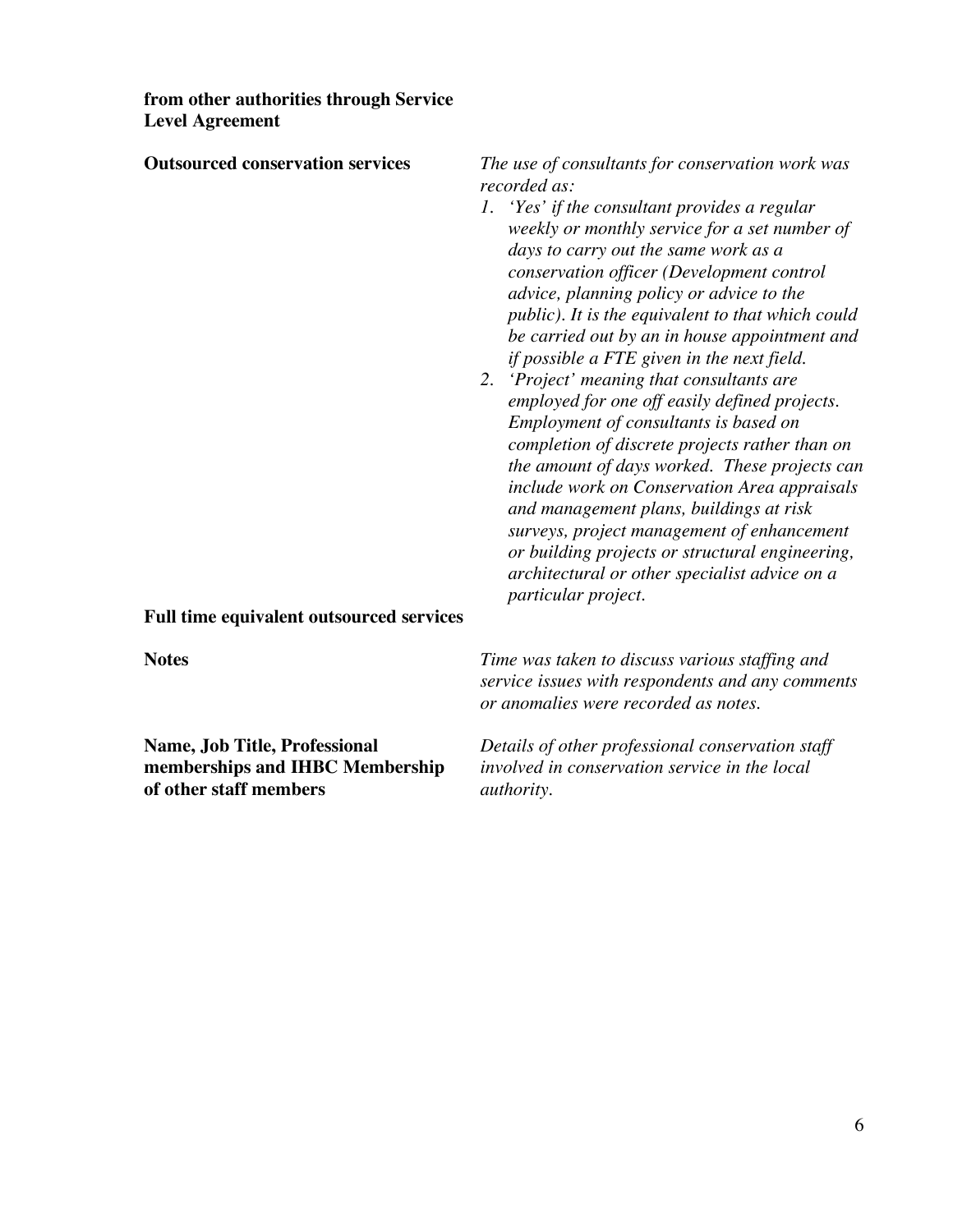# **3. Levels of specialist conservation staffing**

## **a) No staffing or limited staffing**

**62 local authorities have no specialist in house conservation adviser either permanent or temporary**

**39 Authorities have no internal conservation service of any type.** These authorities do not have any in house advisor: neither either a specialist conservation officer or a non-specialist planning officer or similar with some conservation responsibility.

Whilst the majority of the authorities take some limited form of external advice **seven authorities take no conservation advice of any form having neither in house advice, service level agreement nor using consultants.**

21 authorities have only a minimum service using a non specialist member of staff. This is often a junior planner who handles a limited amount of conservation work for a few hours a week and in 12 of these authorities the officer responsible spends less than 2 days a week on conservation work. In some authorities a larger team of planners or urban designers with some conservation knowledge share out the conservation related work. Thus in two authorities teams of 4 and 8 urban designers claim to provide the equivalent of 3 and 2 FTE conservation posts respectively.

Of these authorities 14 received their conservation advice from outsourced consultants. The level of this advice varied form one authority which used consultants on a very occasional basis to one which had the equivalent of a one FTE post provided by a consultant. Of the remainder three used consultants for less than one day a week, six used them for one day a week, two for two days a week and one for four days.

22 of the 39 Authorities without in house advice had a service level agreement for conservation with another authority. In the main this advice came from County Councils – Essex, Durham, West Sussex, Nottinghamshire, Suffolk, Northumberland and Surrey. In a very small number of cases this advice came from a neighbouring authority.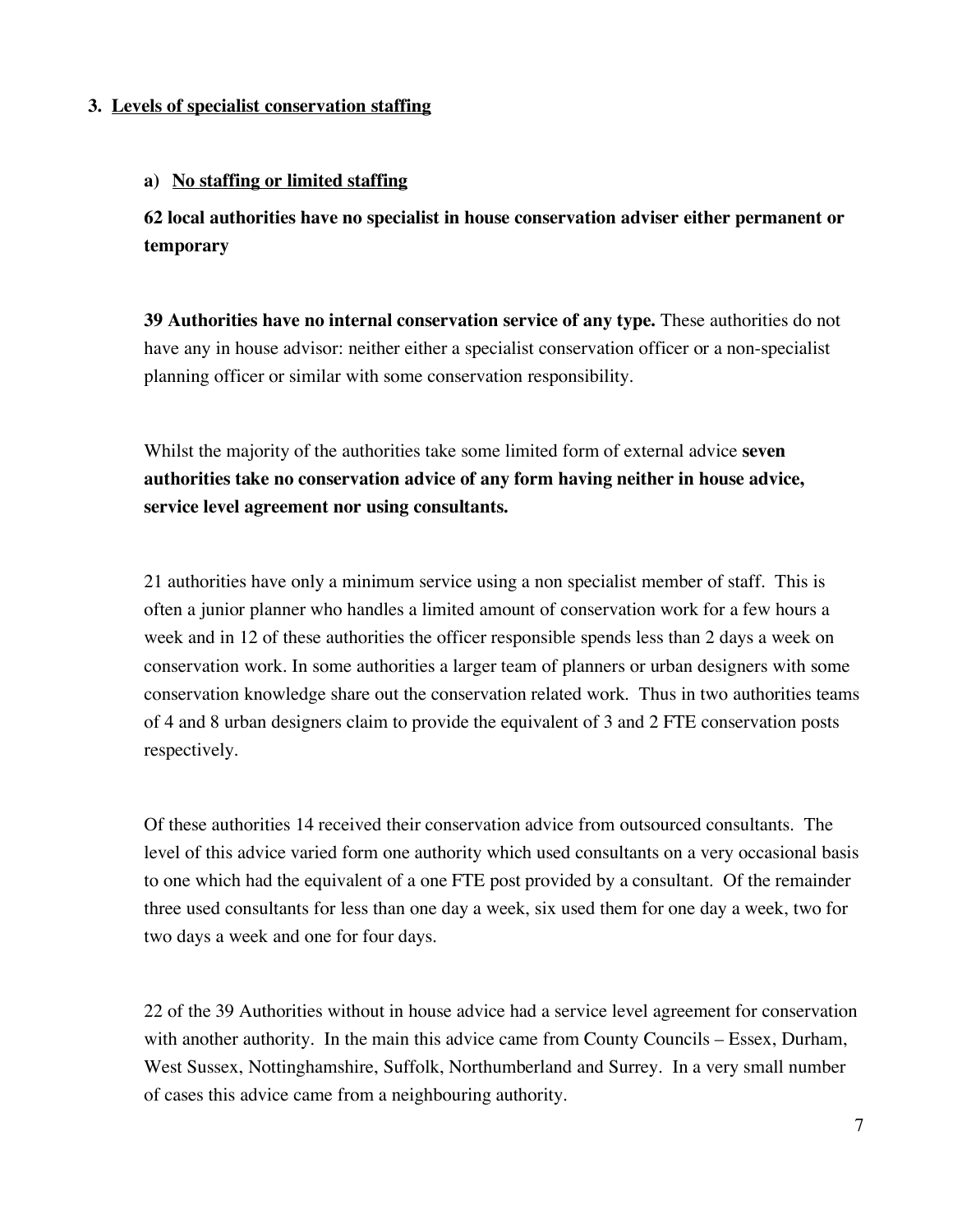# **b) Levels of permanent specialist staffing**

Three hundred authorities have permanent specialist conservation staff. Of these 15 have less than one full time member of staff.

# **The largest number of authorities (97) have one full time specialist staff member.**

Of the remainder twenty seven authorities have between one and two FTE staff, fifty seven have 2 members of staff; nineteen have between 2 and 3 staff; 29 authorities have 3 members of staff; 9 have between 3 and 4 staff; 17 have 4 staff; two have between 4 and 5 FTE; four authorities have 5 staff and twelve authorities have more than 5 staff.

Thus 54% of authorities (19 have less than 2 permanent specialist conservation staff whilst only 9.6% (35) have more than 4.



#### **Figure 2 Conservation Service Provision** in English Local Planning Authorities

Number of in house specialist conservation staff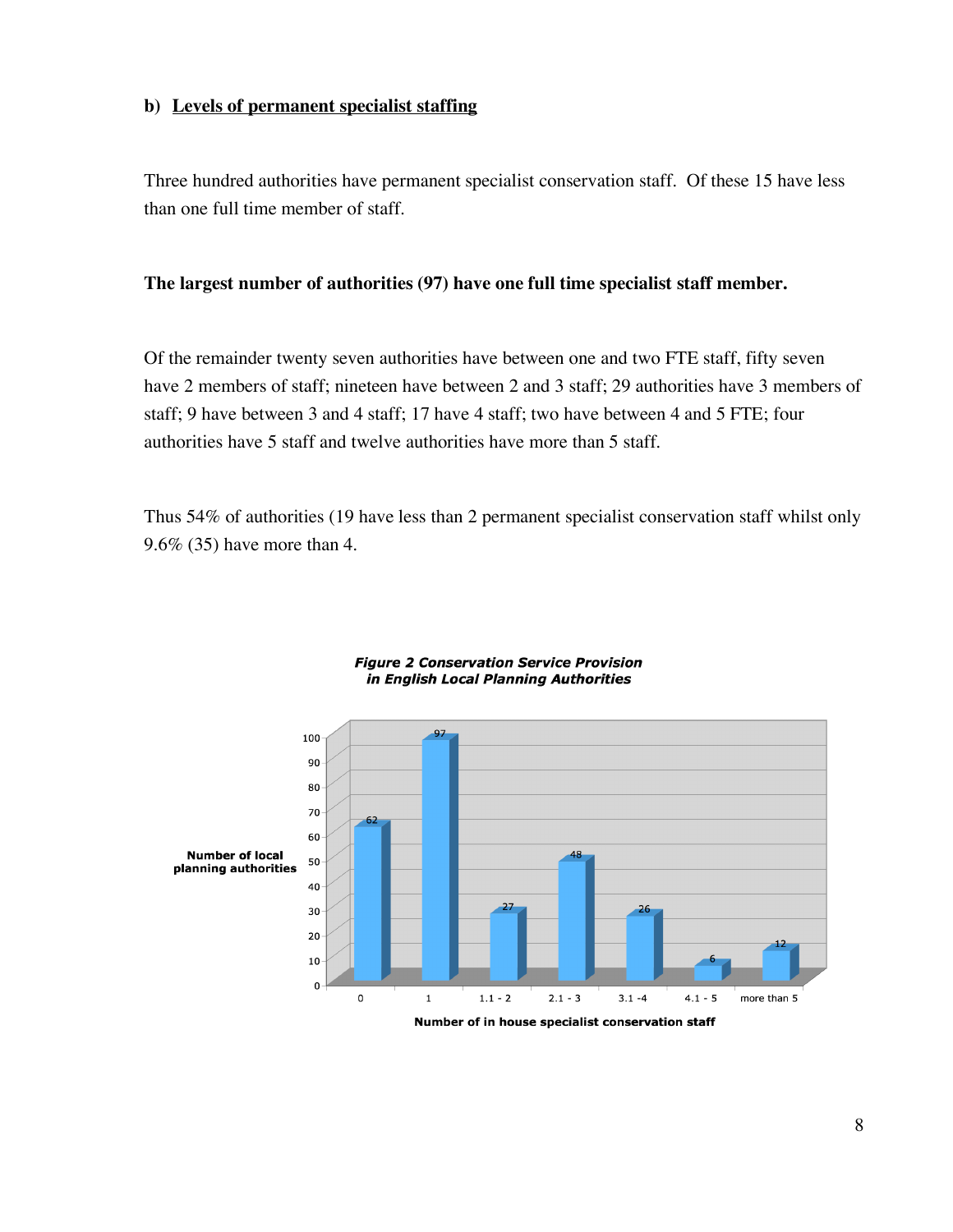# **4. Use of external consultants**

As described above 14 authorities with no internal conservation service outsourced their conservation work to consultants but there is also a bigger picture of the use of consultants by local authorities.

57 local authorities were using consultants on a regular basis to cover day to day workload. Six of these had consultants working for the full time equivalent of one member of staff, ten more used consultants for more than two and a half days a week. The majority (20 authorities) used consultants for one day a week.

Some authorities are also currently using consultants to backfill vacant posts or those where officers are off sick or on some sort of extended leave. Often this use of consultants will cease when normal working arrangements resume.

A very substantial number of authorities (140 authorities or 39%)) including those with specialist conservation provision claimed to use consultants on a project basis. Whilst this can include one off reports on single buildings or areas the two most common projects were THI applications which are often complicated and time consuming and Conservation Area Appraisals which are linked into completion of BVPI 219.

160 authorities or 44% claimed to never use consultants as part of their service delivery.



Figure 3 The use of consultants for conservation work in Local Planning **Authorities**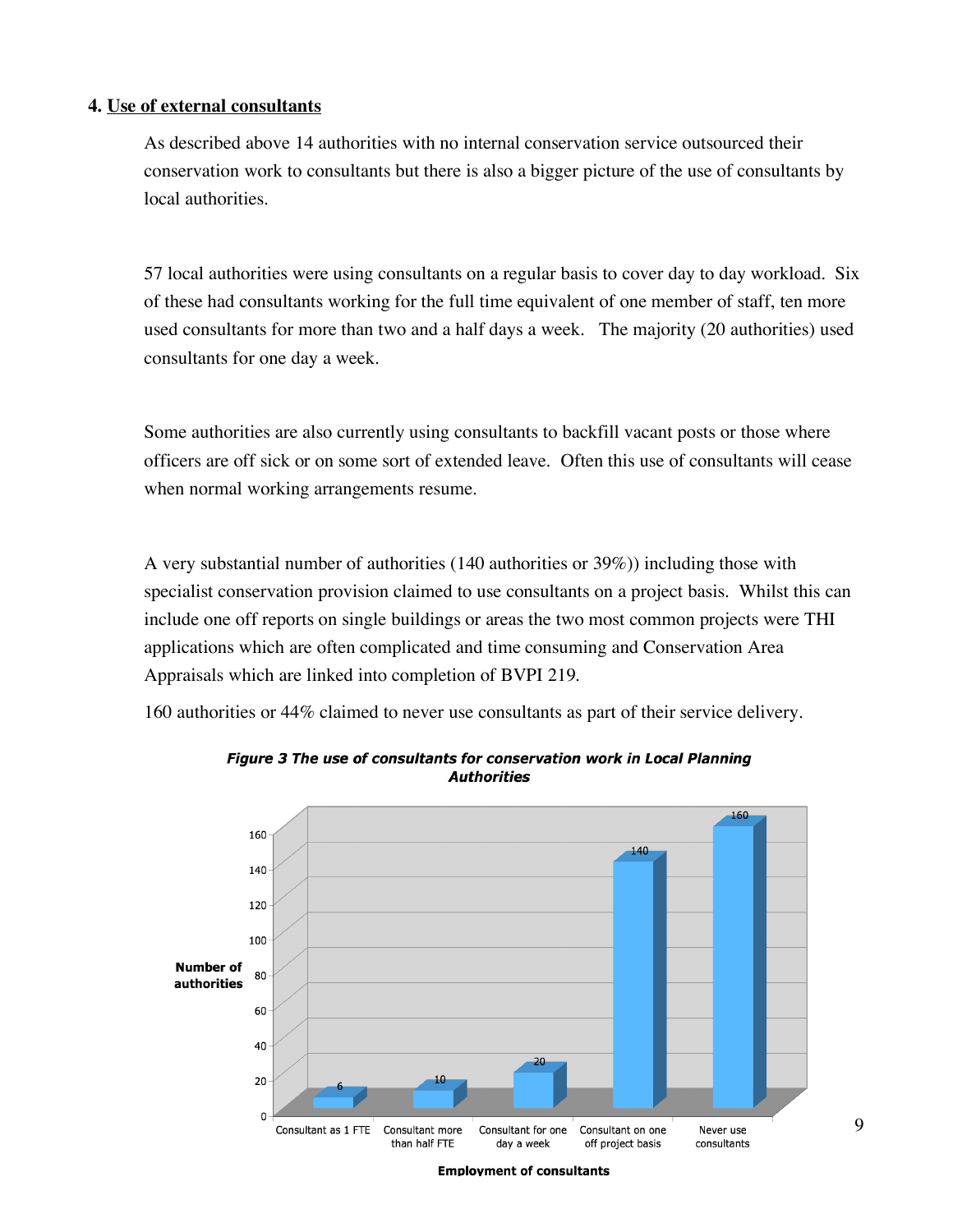## **5. Temporary Staff**

45 authorities admitted to currently employing temporary specialist conservation staff. The actual figure may be greater than this as they were not asked specifically which of their staff were temporary and so may not always have declared this information. 8 of the temporary staff are part time. 30 authorities employ one full time temporary member of staff whilst six authorities employ two, one employs three and one authority employs six temporary staff.

At least ten appointments of temporary officers have been made to carry out Conservation Area Appraisals and Management Plans to fulfil BVPI 219. These are often fairly junior assistants on 12 to 18 month contracts. A number of these temporary staff (more than 4) have been funded through the Planning Delivery Grant (PDG) and the funding stream will therefore expire when the PDG ceases.

22.5 FTE posts have been created for temporary staff to manage conservation lead regeneration schemes such as Heritage Lottery Fund's Townscape Heritage Initiative and English Heritage's Heritage Economic Regeneration Schemes.

The remaining incumbents of temporary posts are carrying out other general or project specific conservation work with a number working on Buildings at Risk.

The significant number of temporary conservation staff recently appointed to produce Conservation Area Appraisals disguises the real pattern of conservation provision with temporarily higher staffing levels.

### **6. Service level agreements with other authorities**

51 authorities claimed to have a service level agreement with another authority. In the main these were with County Councils – Essex, Durham, West Sussex, Nottinghamshire, Suffolk, Northumberland and Surrey being those most often referred to.

Some District Councils are also acting on a consultancy basis for their neighbours for example one authority in the South is providing conservations services for two of its neighbours.

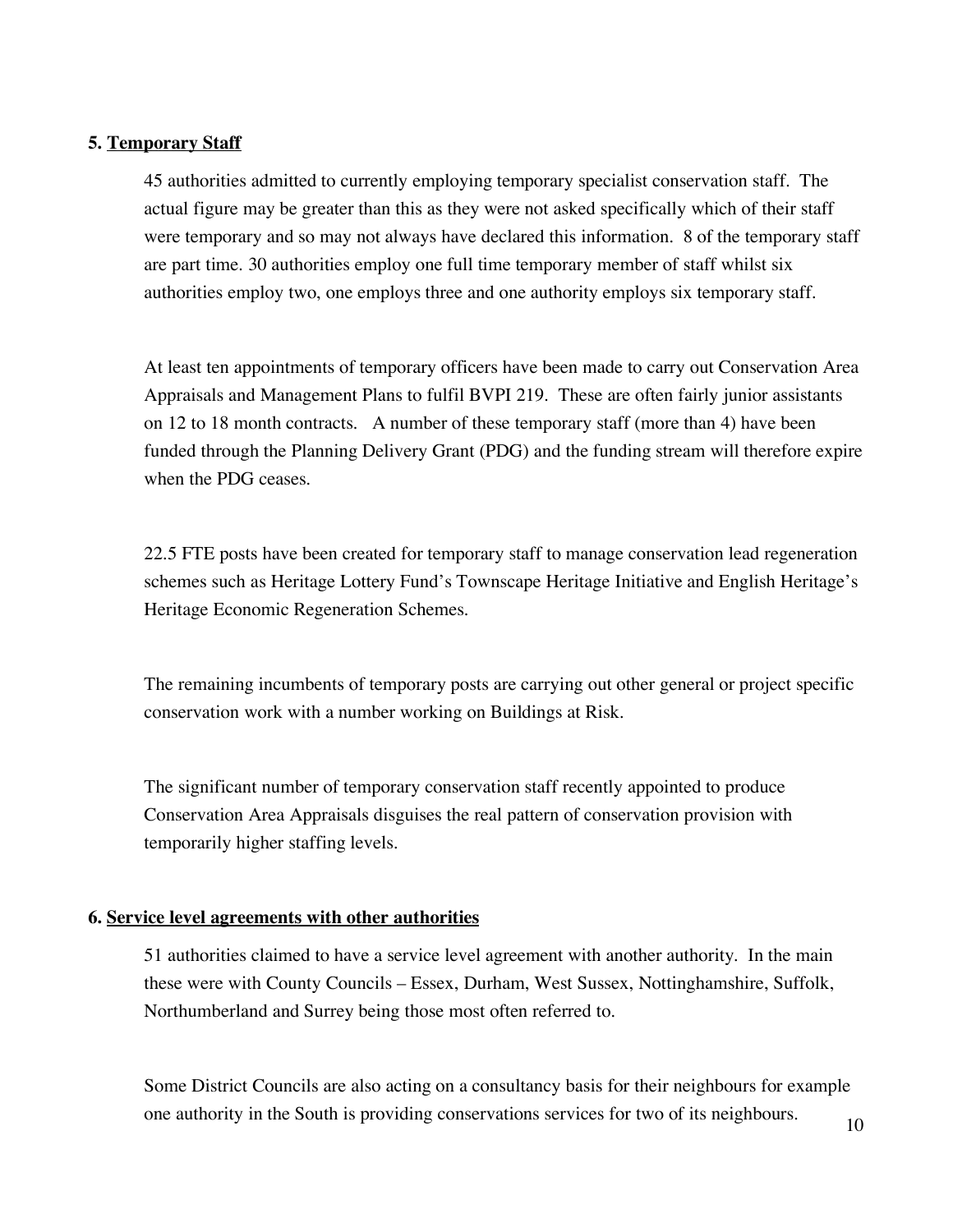There is also one example of adjoining local authorities coming to an agreement to appoint one conservation officer to work across boundary giving three days to one authority and two to the other.

One other interesting anomaly is in the case of the metropolitan districts of Tyne & Wear. Despite being all being Unitary authorities each pays a contribution towards costs of specialist conservation team based in Newcastle. This arrangement has its roots in old county team and applies to both the single authority without any kind of conservation service and to those with other levels of service provision.

# **7. Main function of service**

None of the authorities interviewed claimed to have a conservation service that is mainly education or research based and only 1 felt that all their work was project development or management. The work of 212 authorities is general historic environment management which is directly related to the planning system such as development control work, planning policy and advice to the public. 108 authorities do a combination of work which includes statutory planning and conservation work but also involves developing conservation led regeneration schemes, capital projects, and major improvement schemes.



Figure 4 Function of local authority conservation services

**Function of service**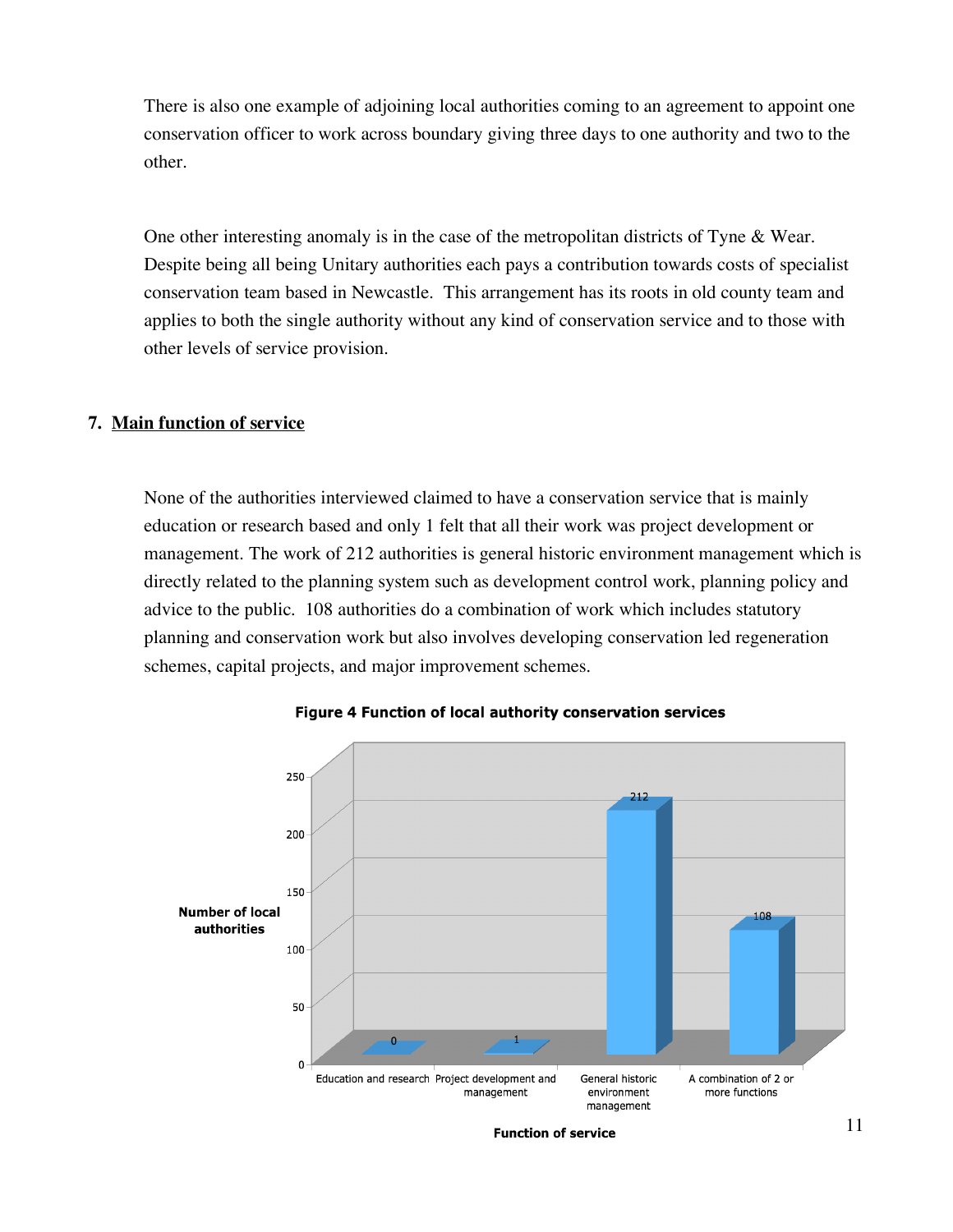# **8. IHBC Membership**

Of the senior conservation contacts at the 363 authorities contacted 212 were members of the IHBC (190 full, 18 affiliate & 4 associate). Of the remaining authorities 33 had other members of staff below the senior conservation contact who were IHBC members. This left 118 authorities which had no IHBC members, although a number of these do use members as consultants. 245 or 67% of authorities have an in house IHBC member on their staff.



#### **Figure 5 IHBC Membership in Local Authorities**

### **9. Trends in local government organisation and operation**

# **a. Vacant positions**

The survey found a number of vacant positions in local authority conservation services. A number of causes were found for this

- Uncertainty about pending reorganisations has left many vacant positions unfilled until the new structure is in place.
- Some authorities are not filling vacant positions because of recruitment embargos or

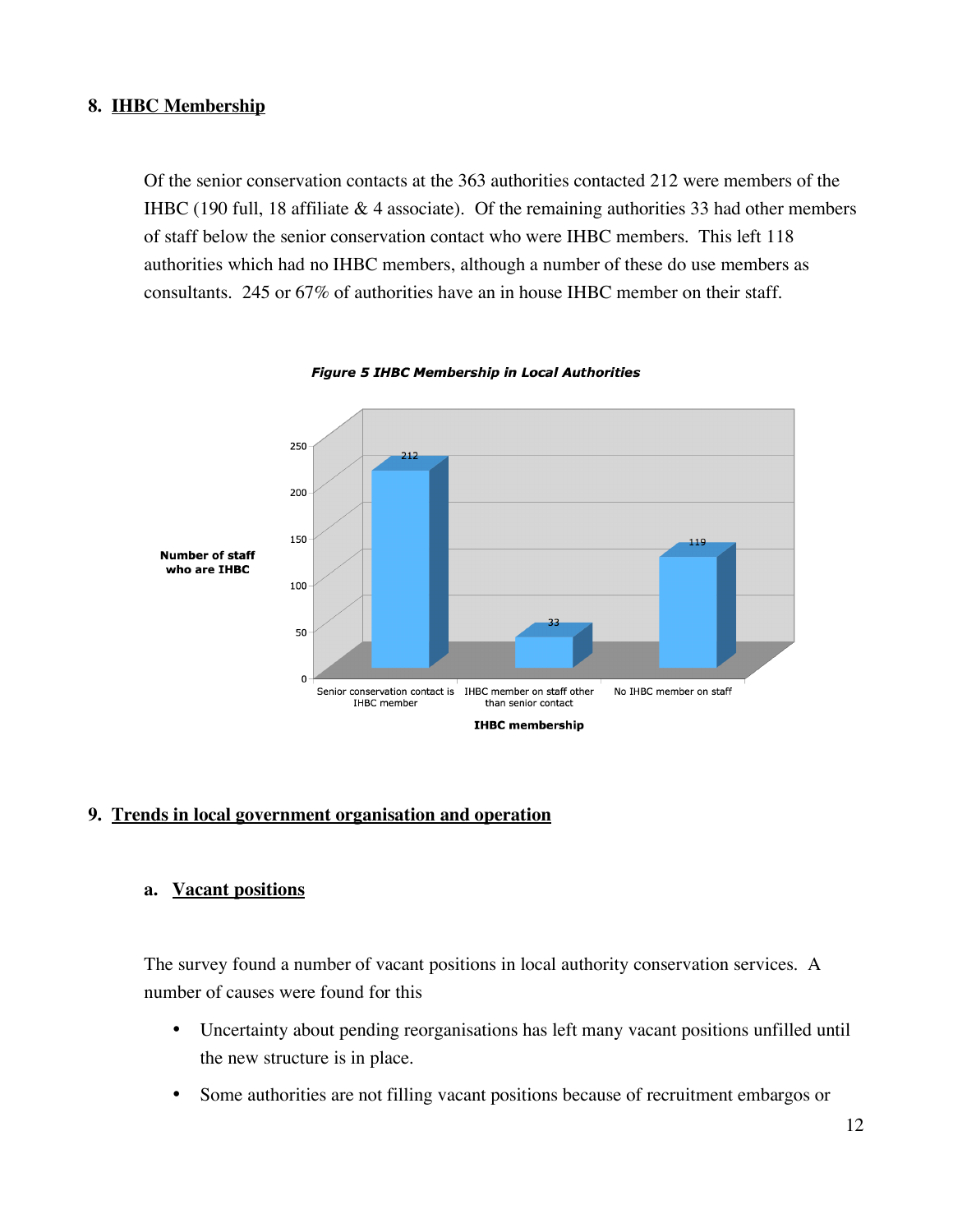budget uncertainties.

• Some authorities have tried to recruit and failed.

Some authorities are using consultants to back fill some of the work done by previous holders of vacant posts especially where the do intend to fill them eventually. Others have simply cut the staffing levels without making any additional provision.

# **b. Local government organisation and reorganisation**

Internal reorganisation in local authorities has had a considerable impact on conservation service provision recently. In a large number of cases reorganisation has lead to a decreased service through redeployment of conservation staff or removing vacant positions from the establishment. In a smaller number of cases the conservation service has been expanded slightly following reorganisation or has become a separate function with its own manager at team leader level.

The majority of conservation services are still located in the Planning function of the authority which can be regarded as their traditional home. But there is now a trend towards larger departments that include planning and other regulatory and/or community functions. This can lead to conservation mangers who were previously third or fourth tier officers in the smaller department being reduced in status in the new larger department.

Sometimes Conservation Officers are located in a Regeneration department away from Planning. These conservation services often tend to be more involved in conservation led regenerations schemes although they may still advise planning colleagues. A number of services which had previously moved from planning, into leisure or regeneration, appear now to be moving back into planning or other regulatory services.

Sometimes they have been moved away from the regulatory aspect of planning with their Policy colleagues into a Policy and Performance section often under the direct authority of the Chief Executive. Although embedding them in corporate policy making this removes them from a public face of the council and from the decision making process. Staff in these services often felt cut off from the statutory process.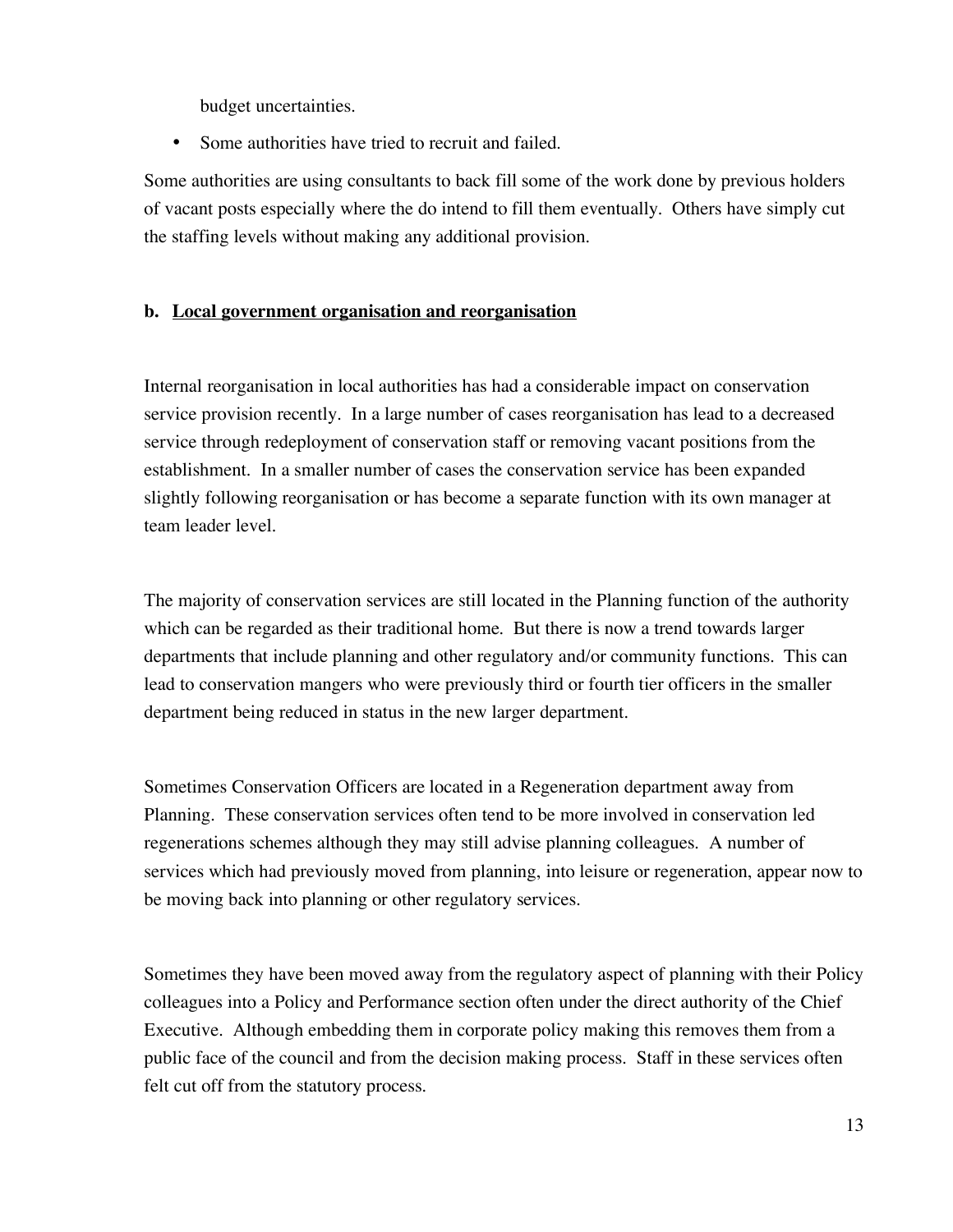In some authorities conservation teams have been distributed around the council. This can sometimes mean disbanding the team and putting individual officers into area development control teams and into planning policy still within the same department but no longer functioning as a single unit. Such reorganisation can also lead to conservation officers being moved into different departments. One example had two conservation officers in Development Services which is in the Community Directorate whilst two are based in Environment & Regeneration which is under the control of the Chief Executive.

### **c. Sick leave and maternity leave**

Six conservation officers were reported as having been on long-term sick leave. This was not pursued to establish if the cause of their illness was related to their work or stress. Thirteen conservation officers were on or about to go on maternity leave. Whilst many authorities had taken on consultants to cover for those officers on maternity leave this was not often the case with those on sick leave.

### d. **First point of contact in local authorities and the customer service centre.**

Switchboard operators were often found to not know who or where their conservation officer was. In many cases calls were put through to general planning and in quite a number to Building Control. This pattern is considerably worse in those authorities that have modern customer service centres as opposed to traditional switchboards. Often they take large amounts of information but then do not know who deals with conservation and if they do will not give out direct dial numbers.

### **10. Feedback on survey from respondents**

Some of the respondents to the survey volunteered their own view of what work should be included in a second phase of survey which they felt could be useful to them in their work. These included:

• Analyse clerical assistance alongside professional staffing. Good clerical support can

 $H$  $B$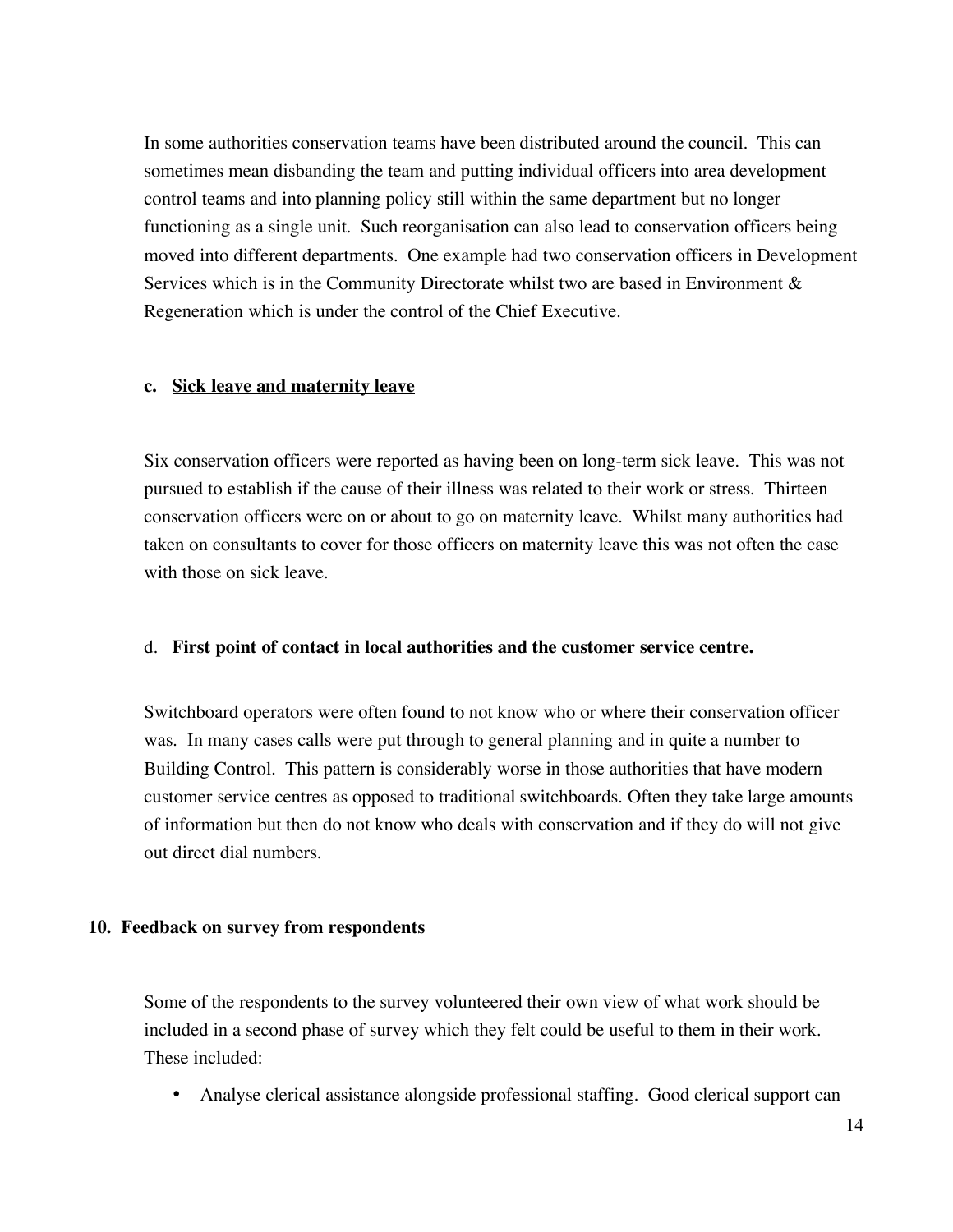enable much more professional work to be done

- Salary levels
- Grant aid budgets

However a number of respondents were concerned that such survey work could have a negative effect on conservations service provision. Cases were cited the time of the 2002 Local Authority Service Provision Survey which lead to the loss of service in local authorities whose managers saw them to be over staffed or over provided. It is clear that any gathering of information regarding survey or budget would need very careful handling to ensure that there is no implication of a suitable conservation provision for all authorities as clearly the 'one size fits all' theory can not apply to local authority areas of varying size with differing pressures and problems.

# **11. Future work**

I H B(

## **a) The need for further work**

The current survey work has provided a broad overview of conservation staffing in local planning authorities in England. It has afforded a clear image of the number of staff, use of consultants and use of services from other authorities but it is not an analysis of many of the more complex issues in conservation service provision. But this survey work has also provided a database of contact information through which to develop further research. However from this broad-brush position a more detailed and analytical research must be developed if we are to assess how:

- the Local Planning Authorities, and the local authorities in general, deliver conservation, including their relationship with other Local Authority services such as wider planning services, Community, Cultural Educational and Business services.
- what the real resources allocations are
- what the impact of Heritage Protection Reform/White Paper strategies will be
- how to promote effective interaction between local authority conservation services and the other the other parts of the Historic Environment and built environment and planning services.
- What the impact of economic development funders such as European funds and regional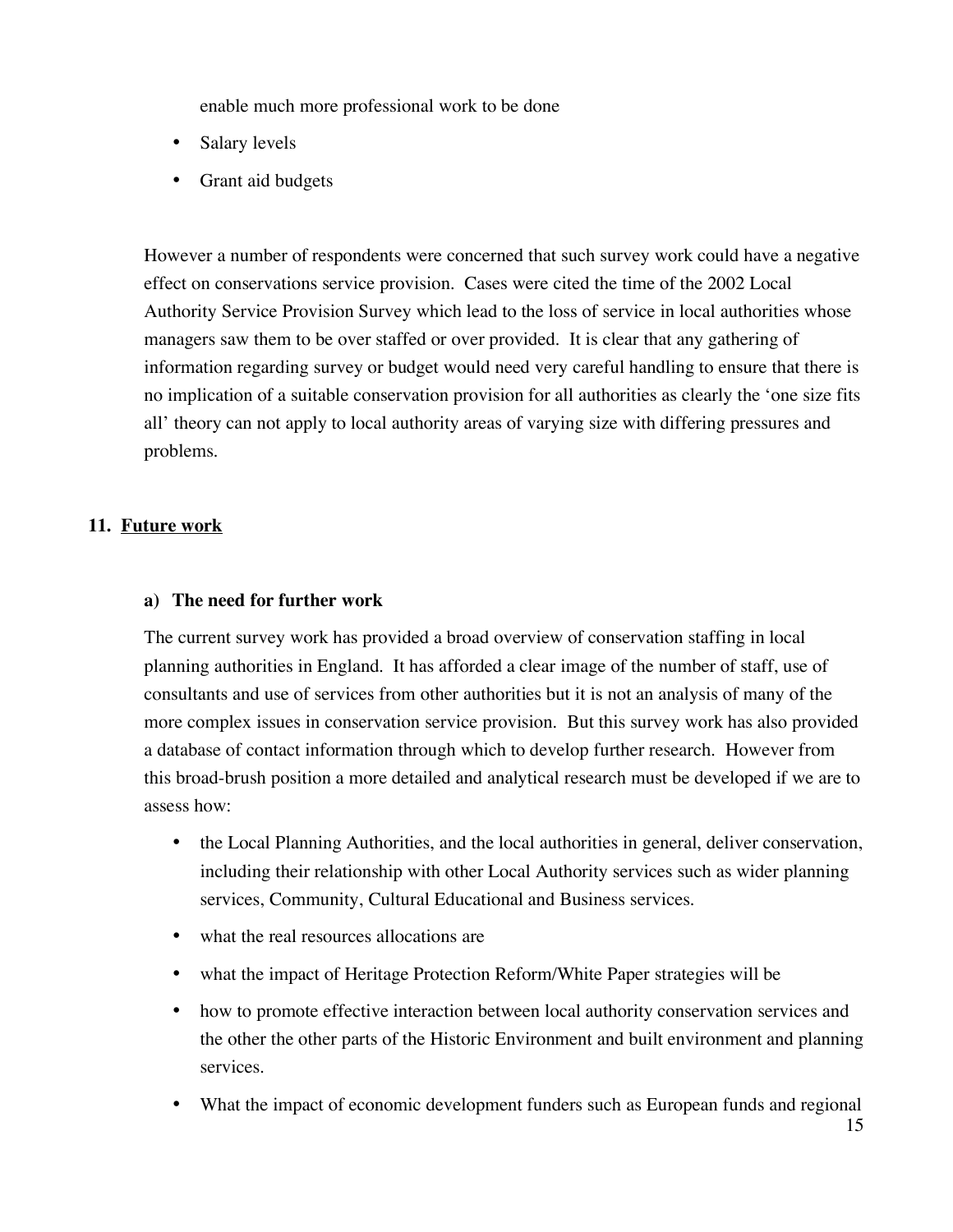development agency funds has been.

• What impact partnership working and relationships with building preservation trusts, amenity groups etc has.

**b)** In 2005 the Department of Culture Media and Sport and English Heritage sponsored a survey by Atkins (DCMS unpublished, 2006) that recognised the importance of developing this understanding. Atkins were to carry out a national survey of local authorities in the second phase of its work, but this work was not developed.

The work will initially create a resource to parallel the existing, long-standing assessments of Local Authority archaeological services provided by the Association of Local Government Archaeological Officers (ALGAO) and also sponsored by English Heritage. The further intention is to build these two surveys together into a single survey of historic environment delivery services as soon as our knowledge base is sufficiently developed.

# **In line with the earlier Atkins work and its recommendations for phase 2 work we suggest the following key issues to pursue in future research:**

# **i) Nature of workload - Related to the statutory functions**

- The process for Listed Building Consent applications. Drawing out the different process methods such as whether conservation officers are case officers for applications or consultees etc.
- The existence of an up-to-date local list and how this is used
- The existence of an up to date buildings at risk register and whether anything is done to remove entries: Negotiation, Grant aid, Partnership working, Statutory notices, Compulsory purchase etc.
- The role and use of historic environment information, though the Historic Environment Record and other information resources and data management processes
- Percentages of time spent on particular activities
- Quantitative information on number of Listed Buildings, Conservation Areas, Enforcement notices, prosecutions, Conservation area appraisals and management plans etc